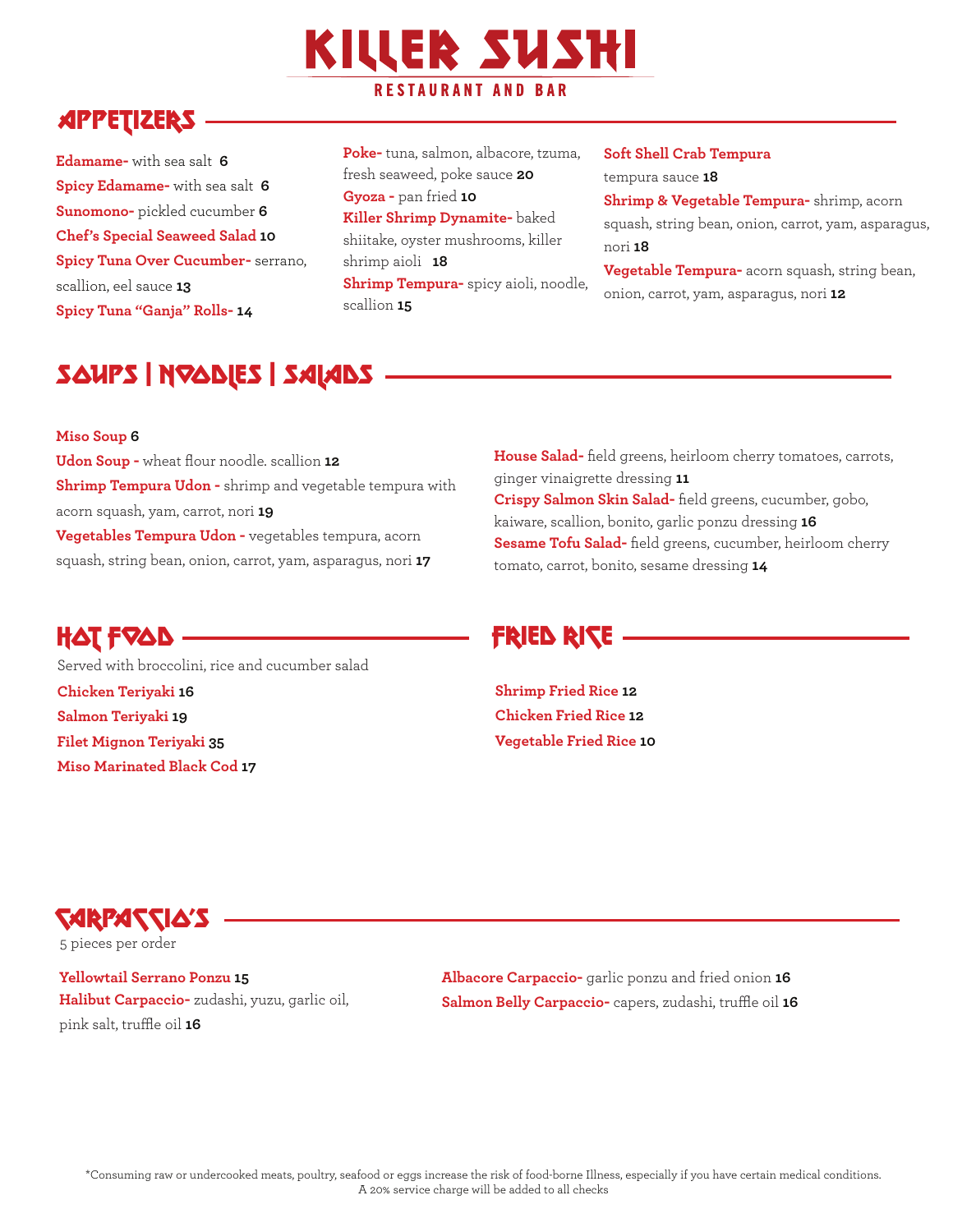

**Unagi maki-** fresh water eel, avocado, cucumber, kaiware **15 Crispy Salmon Skin-** cucumber, gobo, scallion, radish sprout, bonito **13 Vegetable Tempura-** acorn squash, yam, carrot, soy paper, sweet sauce **12 Baked Blue Crab-** garlic aioli, soy paper **20 Snow Crab-** cucumber, soy paper **20 Spicy Tuna Tempura-** avocado, scallion & garlic ponzu **16 Spider Roll-** soft shell crab tempura, avocado, cucumber, gobo, radish sprout **20 Shrimp Tempura Roll-** shrimp tempura, cucumber, avocado, radish sprout, gobo **15 Snow Crab Rainbow Roll**- cucumber topped with tuna, shrimp, salmon, yellowtail, white fish, avocado **24 Caterpillar Roll**- fresh water eel, cucumber, topped with avocado **18**

# SPECIALTY RALLS SPECIALTY HAND RALLS

**Baked Blue Crab-** garlc aioli, soy paper **12 Black Cod-** miso glazed, soy paper **12 Unagi-** fresh water eel, avocado, cucumber, kaiware **12 Salmon Skin-** crispy salmon skin, cucumber, gobo, scallion, radish sprout, bonito **10 Snow Crab-** cucumber, soy paper **15**



## SUSHI ROLLS

| Uramaki                                                   | Hand Roll   Cut Roll (8pcs) |
|-----------------------------------------------------------|-----------------------------|
| Spicy Tuna roll-cucumber, scallion                        | $10 \mid 12$                |
| Vegetables roll- avocado, cucumber                        | 8 10                        |
| Snow Crab California roll- avocado, cucumber              | $13 \mid 16$                |
| Philadelphia roll-salmon, avocado, cucumber, cream cheese | - 12<br>10.                 |

| Hosomaki                                    |            |
|---------------------------------------------|------------|
| <b>Kappa-maki-</b> cucumber                 | $6 \mid 8$ |
| Avocado-maki                                | $6 \mid 8$ |
| Tekka-makio-tuna                            | 79         |
| <b>Sake-maki-</b> salmon                    |            |
| <b>Negi Hama maki-</b> yellowtail, scallion | 79         |
| <b>Negi Toro maki-toro, scallion</b>        | 7 9        |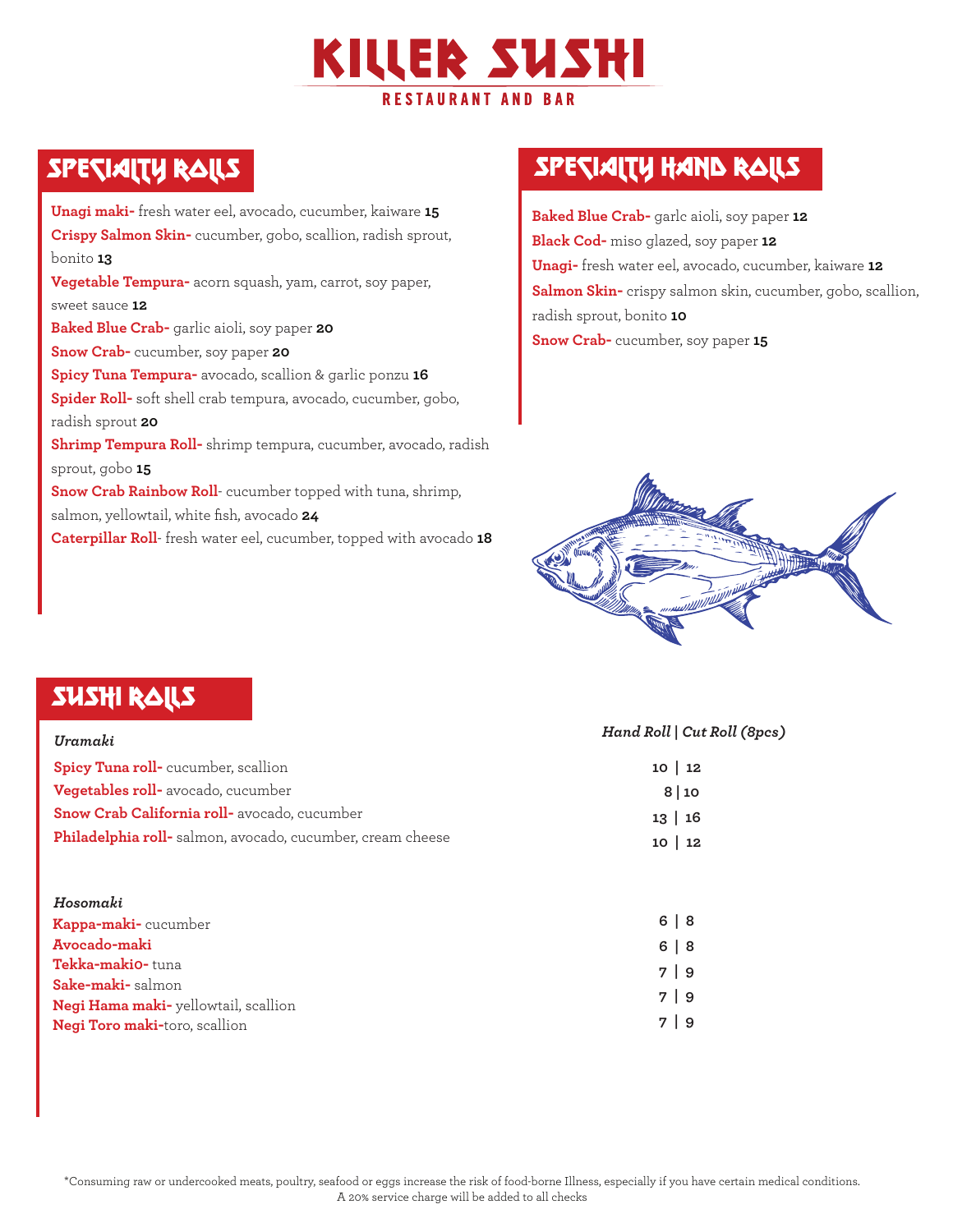

# Chef's Special Rolls

**North Shore-** yellowtail, cucumber topped with salmon, ginger, scallion, yuzu ponzu **20 Red Dragon-** shrimp tempura, cucumber topped with peppered tuna, scallion, serrano, garlic ponzu **20 White Knight-** yellowtail, cucumber topped with halibut, yuzu, zudashi, garlic oil, truffle oil, pink salt **20 White Dragon-** shrimp tempura, cucumber topped with albacore, garlic ponzu, potato crunch **20 Marina Del Rey-** salmon cucumber topped with kanpachi, yuzu, serrano, cilantro, yuzu ponzu **20**

*Sushi 2 pcs | Sashimi 4 pcs*

**3 Amigos-** spicy scallop, cucumber, scallion topped with tuna, albacore, avocado, blueberry balsamic, zudashi truffle oil **20 Rock & Roll - 8 pcs-** spicy tuna, cucumber, soy paper topped with spicy creamy aioli, shrimp, basil oil, harbanero soy **20 Sumo Vega Roll ( Fried Roll )-** fried roll of tuna, salmon, yellowtail, avocado, finishing , kani kama, masago, spicy aioli, scallion, mild spicy ponzu **20**

**Surf & Turf Roll-** shrimp tempura, cuucumber topped with seared fillet mignon, garlic, scallion, garlic soy **24**

### $SUSH$ | SASHIMI  $S_{ushi 2 pcs | Sashimi 4 pcs}$   $\Delta MAKASE$

| Albacore                             | 18<br>$\mathbf{I}$<br>9 |
|--------------------------------------|-------------------------|
| Eel ( Fresh Water   Cooked )         | 18<br>Τ.<br>9           |
| Halibut - East Coast                 | 18<br>9                 |
| Ikura - Salmon Roe                   | 18<br>9                 |
| Mackerel ( Marinated ) - JP          | 18<br>9                 |
| Mackerel ( Spanish ) - JP            | 18<br>9                 |
| <b>Red Snapper - JP</b>              | $8 \mid 16$             |
| Salmon - Faroe Island                | 9   18                  |
| Salmon Belly - Sake Belly            | $10 \mid 20$            |
| Scallop ( Jumbo ) - Hokkaido JP      | $9 \mid 18$             |
| Shrimp (Cooked)                      | $8 \mid 16$             |
| Snow Crab Leg ( Cooked )             | $10 \mid 20$            |
| Sweet Shrimp - Ama Ebi               | mp                      |
| Tamago - Sweet Japanese Egg Omelette | 8 16                    |
| Toro - Blue Fin - Hawaii             | mp                      |
| Tuna - Big Eye - Spain               | $11 \mid 22$            |
| Tuna - Blue Fin - Hawaii             | $12 \mid 24$            |
| Uni - Santa Barbara                  | mp                      |
| Yellowtail - Japan                   | $9 \mid 18$             |
| <b>Yellowtail Belly</b>              | $10 \mid 20$            |
|                                      |                         |

### **Serves 2**

A chefs selection of sushi, sashimi and rolls **mp**

### **OMAKASE**

**Serves 4**

A chefs selection of sushi, sashimi and rolls **mp**



### **DESSERTS**

**Mochi Ice Cream**- Green tea, Chocolate, Strawberry **7 Green Tea Crème Brûlée 7 Lemon IceBox Pie 7 Chocolate Pot de Créme 7**